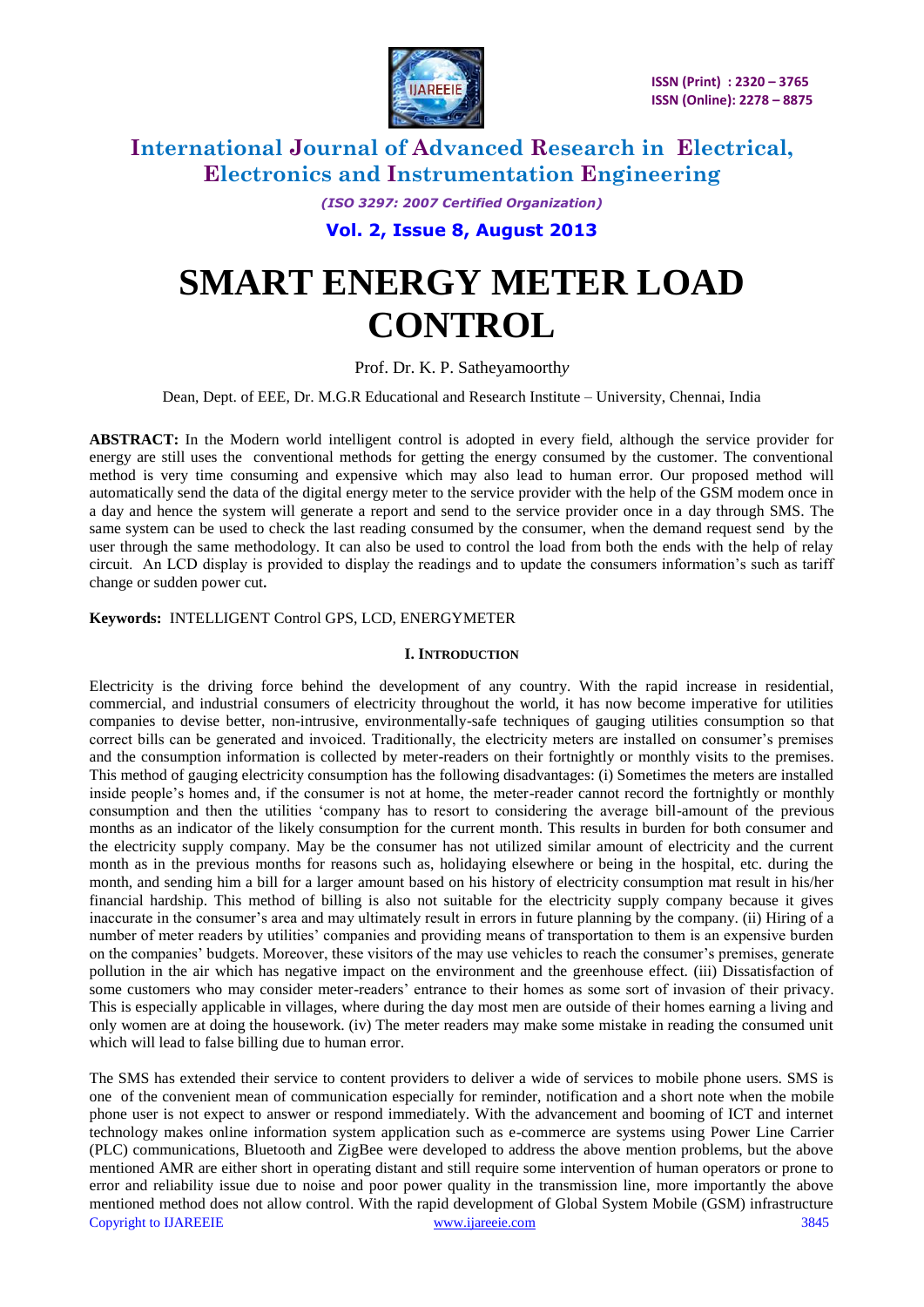

## *(ISO 3297: 2007 Certified Organization)*

## **Vol. 2, Issue 8, August 2013**

and Information Communication Technology (ICT) in the past two decades has made wireless automatic meter reading system more reliable and possible. The GSM Power Meter Reading and Control (GPMC) System takes advantage of the available GSM infrastructure nationwide coverage in the country and the Short Messaging System (SMS) cell broadcasting feature to request and retrieve individual houses and building power wirelessly and the control system will monitor the power of the appliances which consumes more power than its predefined limit the control system will control the power by means of different techniques for different types of loads like resistive and inductive load so as to reduce un necessary power consumption of appliances and to save the energy at the same time the energy provider can connect or disconnect the power supply to the home is there is an irregularity in the payment of the electricity consumed bill with the help of the same GSM modem. The followings are the objectives of the research project to ensure it meets the aim.

- To design a circuit which continuously monitors the meter reading and sends the message to User and electricity department.
- To design a mechanism that will monitors and controls the power of appliances from both ends.

An LED display with a speaker which will report the latest updates to the consumers regarding tariffs and if there is an sudden power cut. The GSM modem will report to the Service provider modem on daily basis and at the end of the month analysis of the energy consumed is done tariffs and vats are included and bill are sent to the consumers inform of mail SMS and hardcopy in the billing address provided by the consumers.

#### **II. PROPOSED WORK**

To implement this system, an ARM controller or an PLC based board is used. Module, UART module to interface a GSM modem and energy meter. The energy meter is having a LED which blinks for a specific number of times to indicate the energy consumed (e.g.1 Unit  $= 1600$  pulses). These pulses are fed to ARM based system which is programmed to count these pulses. The system reads these pulses it increments the internal counter by one which indicates the number of units consumed. The system also contains a relay circuit and an LCD display which is interfaced with the modem and the control circuit as shown in figure 1.Now, when the service provider sends a message to read the energy meter data, GSM modem, which is connected through UART interface, interrupts ARM. This causes ARM to read the number of units burnt and sends the data to the UART. Further, the UART sends the data to GSM modem which sends this meter reading data to service provider. At the end of the month the total unit consumed is detected, tariffs are included and sent to the consumers in forms of SMS, email, and hardcopy of bill to the address of the user. If now, the service provider detects that the message will be sent by the service provider, which results in disconnection of energy supply goes further to home/office through a relay circuit, which is again controlled by ARM system or the PLC. The service provider can now inform the customer regarding the current bill or status using the customer"s registered phone number by either a message. The system will also contain a display system with a speaker which will report latest information to the consumers.



Fig. 1 Block diagram of proposed system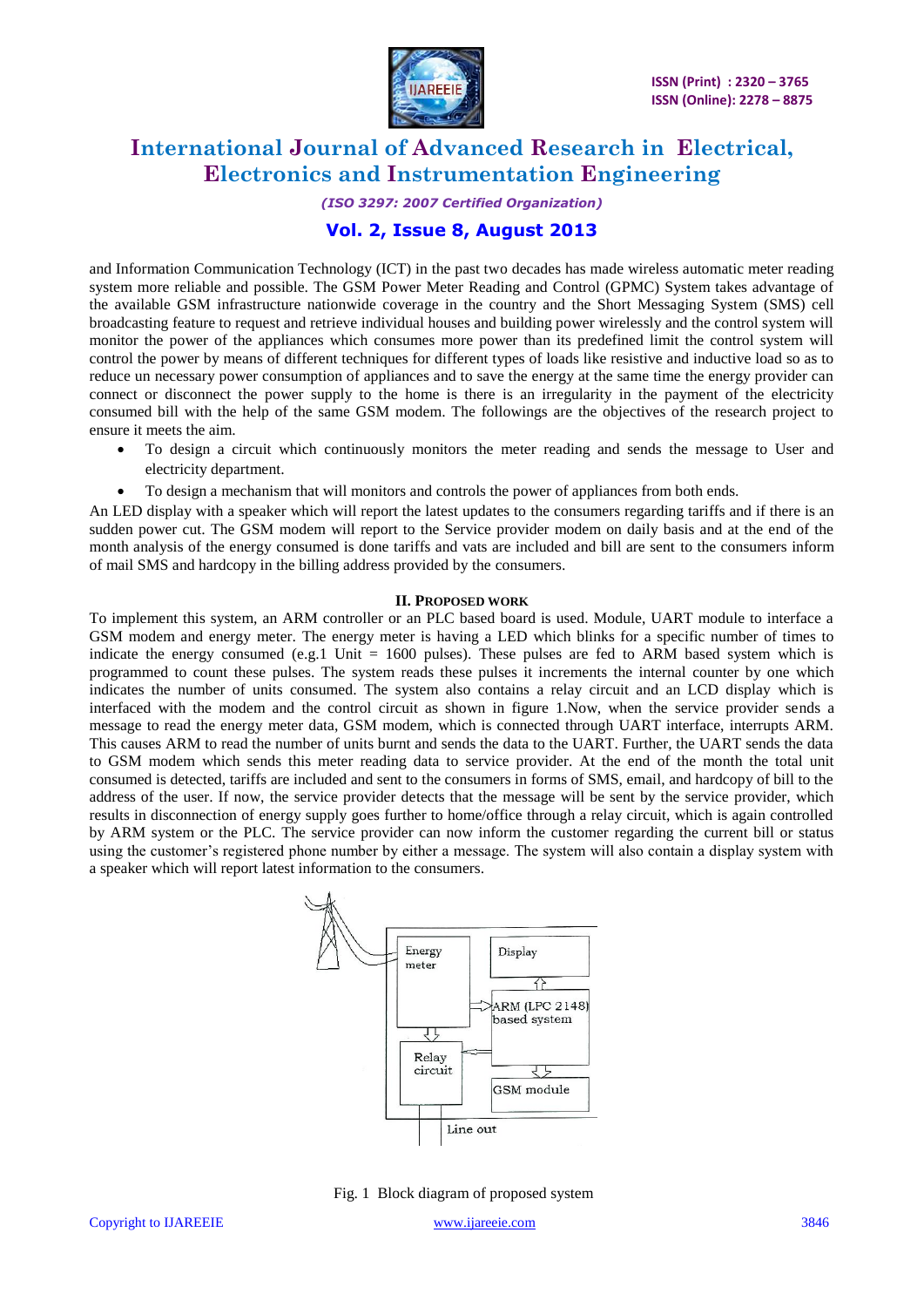

## *(ISO 3297: 2007 Certified Organization)* **Vol. 2, Issue 8, August 2013**

## **III. SYSTEM OVERVIEW**



Fig.2 Proposed system

The complete system over view of the system is shown in the fig.2 the complete system is made up of GSM power meter (GPM) in every consumer unit and SMS gateway, application terminal data base server email server printer server and e-server installed at the distributed site the system is working in conjunction with GSM network to retrieve power meter reading using SMS. The GPM is a single Phase digital KWh which utilizes the GSM network to send the power usage reading back to the energy provider wirelessly once in a day through SMS gateway. The consumer can also check the latest reading of the energy meter in form of SMS when demanded by the users. A sim card with the unique service no is required for the GPM to receive and reply it's to the energy provider the special service no. sim card is work similar with the mobile phone no: except it is not meant for voice service. The sim card is also used to identify and retrieve the customer details from the data base server for billing purpose. The fig 2. Shows the structure of the system in the service provider"s end. At the end of the month the total unit consumed is detected, tariffs are included and sent to the consumers in form of SMS, email, and hardcopy of bill to the address of the user. The same above meter can also be used to control the load. If the consumer wants to control the load from the far end they can do it with the help the above GSM modem. The distributors can also control the load from the far end with the help of the same GSM modem if the consumer fails to pay the money on time. All the load control is made possible with the help of relay connecter to the meter. This system will also have an LCD display and a speaker interfaced with the modem with the help of ARM controller or the PLC that will display the important message cut or information regarding tariff to the consumer.

## **IV. HARDWARE IMPLEMENTATION**

A large part of the project involved choosing the appropriate hardware components to take the meter reading from the meter and send it to user and to server remotely and to control the power consumption and provide a wireless link. The initial idea was to search for an all-in-one solution that would have all the components integrated, allowing for the smallest size possible. Initially it was thought that a simple circuit could be built and attached to a microprocessor to control the power. But the cost of the circuit with microprocessor is very high. It was decided that designing a simple circuit, whit the help of the microcontroller and would provide accurate power controlling and the measurement of meter reading. The following sections describe the research process as well as the implementation was done in Eagle 6.0 which is having the facility of PCB layout print. It can also be designed with PLC when being used in industrial automation purpose still work is in industrial automation purpose still work is in progress in this field so that proper interfacing can be obtained with maximum efficiency and less cost.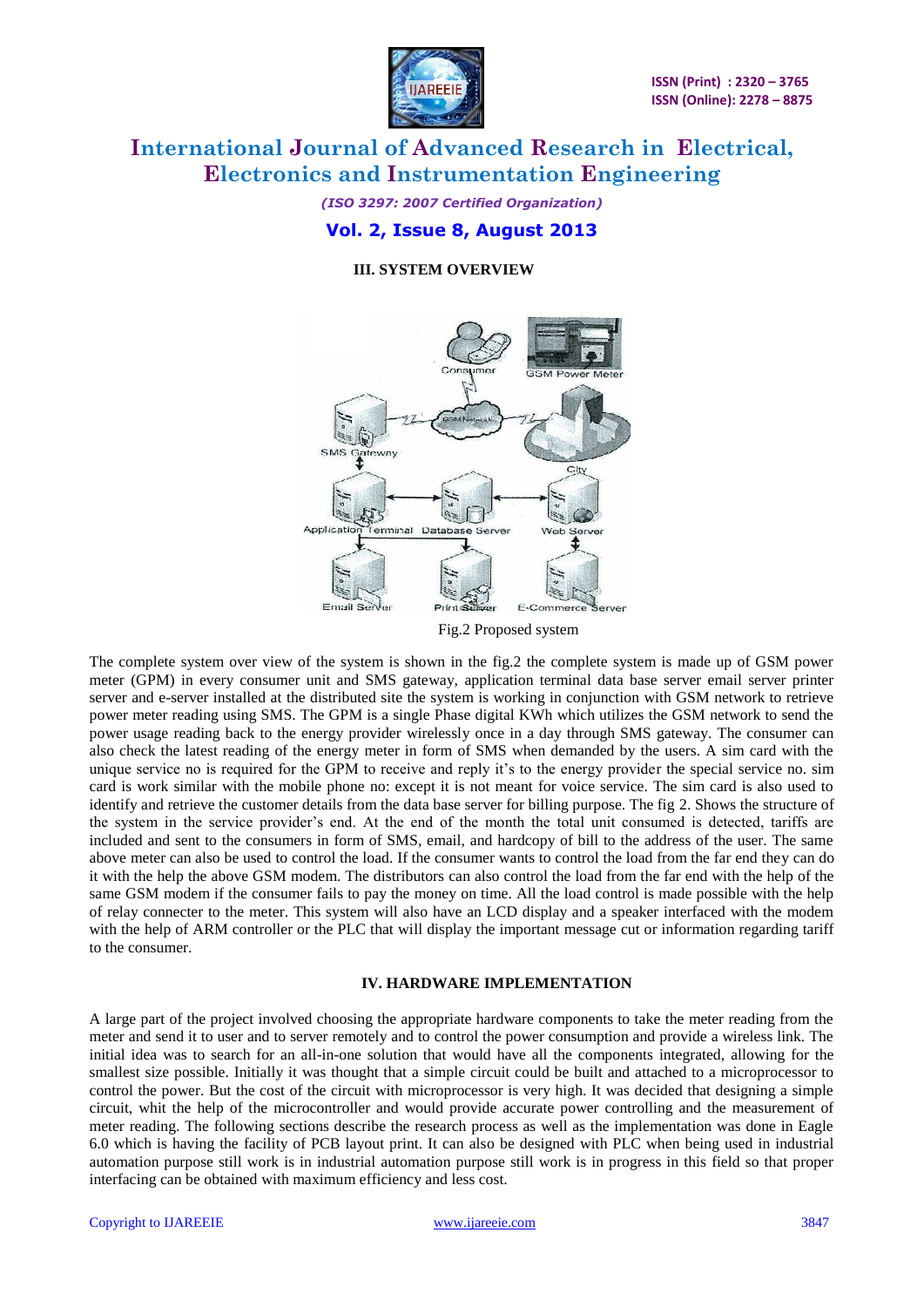

*(ISO 3297: 2007 Certified Organization)*

## **Vol. 2, Issue 8, August 2013**

## **V. SOFTWARE IMPLEMENTATION**

According to the hardware circuit design features, meter reading terminal program flowchart was introduced as shown in fig 3. and fig .4 When receiving the command, meter send the current status along with the energy consumption.



Fig 3: Meter side flowchart



Fig 4. Server side flowchart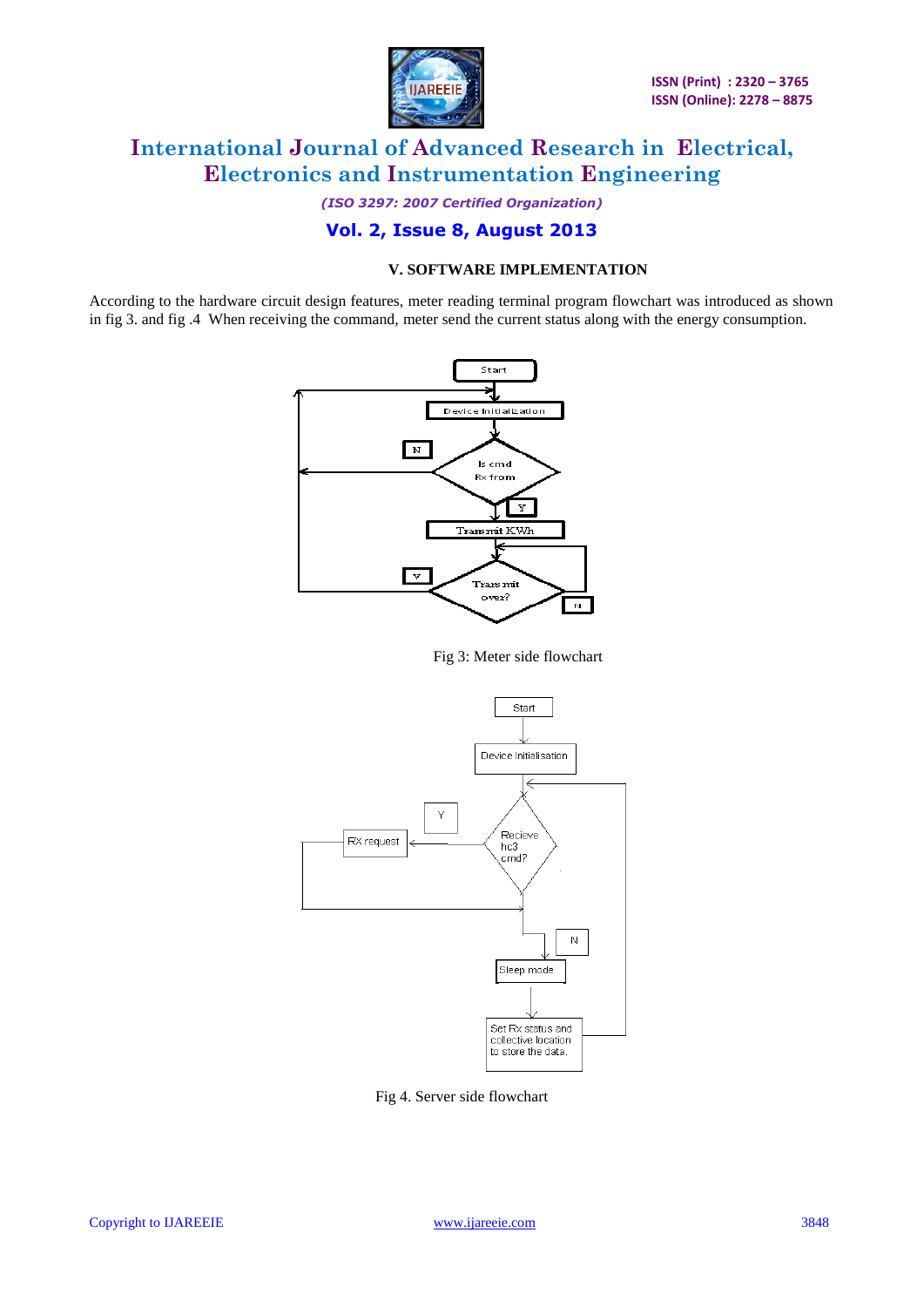

*(ISO 3297: 2007 Certified Organization)* **Vol. 2, Issue 8, August 2013**

## **VI.SIMULATION WITH PLC (KEYENCE LADDER BUILDER VERSION 1:5)**



Fig. 5 Energy meter data reading

The simulation is done in Keyence ladder builder software version 1.5 which shows that the program can be successfully implemented in PLC. Today delta PLC is available in market which helps in easier implementation of the above required purpose. For simulation purpose we are using Keyence ladder building software. The simulation result shown is divided into two parts one part is for energy meter data reading while the other part is for energy meter data reading while the other part is for load control. The sensor senses the units and stores it in memory when the 24 hours timer turns high it transmits the data it will save the data en at the end of receiving the data it will save the data an at the end of 30 days the stored data in distribution side is counted tariff, vat are added and sent to the user in form of message, mail and printed hard copy in the mentioned address. The second part the PLS program shows the load control. When the GSM senses load control command from the Consumer side it turns on the control which is designed to control the load accordingly. When the sensor receives load control signal from the energy provider side it disconnects the system from the supply with the help or relay circuit load control.

| $+43$                        | ■■●■<br>609)          |
|------------------------------|-----------------------|
|                              | 9661                  |
| 9541                         | $M$ <sup>2</sup><br>× |
| $\sim$<br>6442               | 6243                  |
|                              | FAD                   |
|                              | <b>FENDH</b>          |
|                              |                       |
| can be able to be the state. |                       |

Fig 6. Energy meter load control

#### **VII. RESULT**

The project is having the facility of getting the meter reading at any time by the customer request. The fig 7 shows the message which is send by the customer to the energy meter and the consumer receives the present reading in his mobile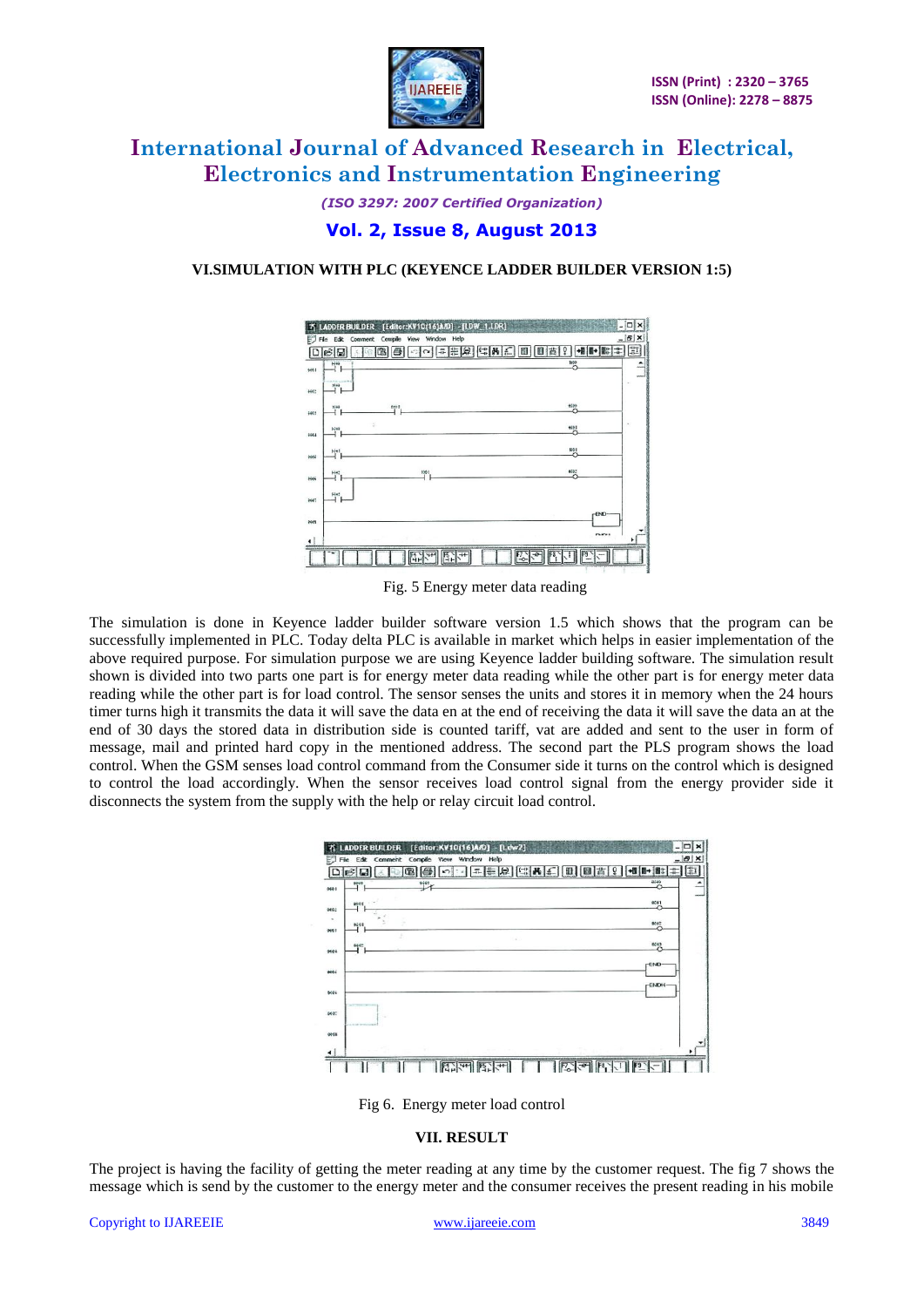

*(ISO 3297: 2007 Certified Organization)* **Vol. 2, Issue 8, August 2013**

phone as show in the following image. At the end of the month the consumer will receive a mail, printed hard copy in the postal address mentioned and SMS in his mobile phone relating al about bill details.





Fig.7 SMS send to meter side from customer Fig.8 SMS received by customer from meter

The system designed reduces the efforts of manual data collection of energy meter. Also, data which is received at service provider side is easy to manipulate for bill generation and other such tasks. With this system we can collect the reading as well as control the supply to the user. With addition of software at service provider side, the customer can be informed of current meter reading, bill for current cycle, status of the line and other parameters to the customer with either message or a phone call.

## **VIII. CONCULSION**

A complete working prototype of this system is being done to demonstrate an automatic power meter reading using the GSM network. The system takes the advantage of the existing GSM infrastructure that have virtually full coverage of all housing and building area across the country which lead to low infrastructure Implementations cost, simple and easy installation of GSM power meter at consumer site as GSM. Power meter is no different from existing analogue or digital meter installation the complete E billing system help in easy billing and delivering of the bill in from of SMS, email and printed hardcopy the system is effective reliable and efficient wireless automatic power meter reading with automatic load control. Thus it reduces the operation cost and human operator meter reading, making the system error free with the help of the GSM modem, the only drawback with the system is that it way sometimes leads to slow delivery of message to the distribution side GSM modem.

#### **REFERENCES**

- [1] S.Arun, Dr.Sidappa "Design and Implementation of Automatic Meter Reading System Using GSM, ZIGBEE through GPRS". International Journal of Advanced Research in Computer Science and Software Engineering Research Paper. Volume 2, Issue 5, May 2013.
- [2] Bharat Kulkarni "GSM Based Automatic Meter Reading System Using ARM Controller "International Journal of Emerging Technology and Advanced Engineering Website, Volume 2, Issue 5, May 2012
- [3] Mr. Rahul Ganesh Sarangle, Prof. Dr. UdaypanditKhot, Prof. JayanModi" Gsm Based Power Meter Reading And Control System "Mr. Rahul Ganesh Sarangle, Prof. Dr. UdayPaniKhot, Prof JayenModi International Journal of Engineering Research and Applications (IJERA)4, June – July 2012.

Li Quan-Xi, Li Gang "Design of remote automatic meter reading system based on ZigBee and GPRS" Proceedings of the Third International Symposium on Computer Science and Computational Technology (ISCSCT"10) 14-15, August 2010.